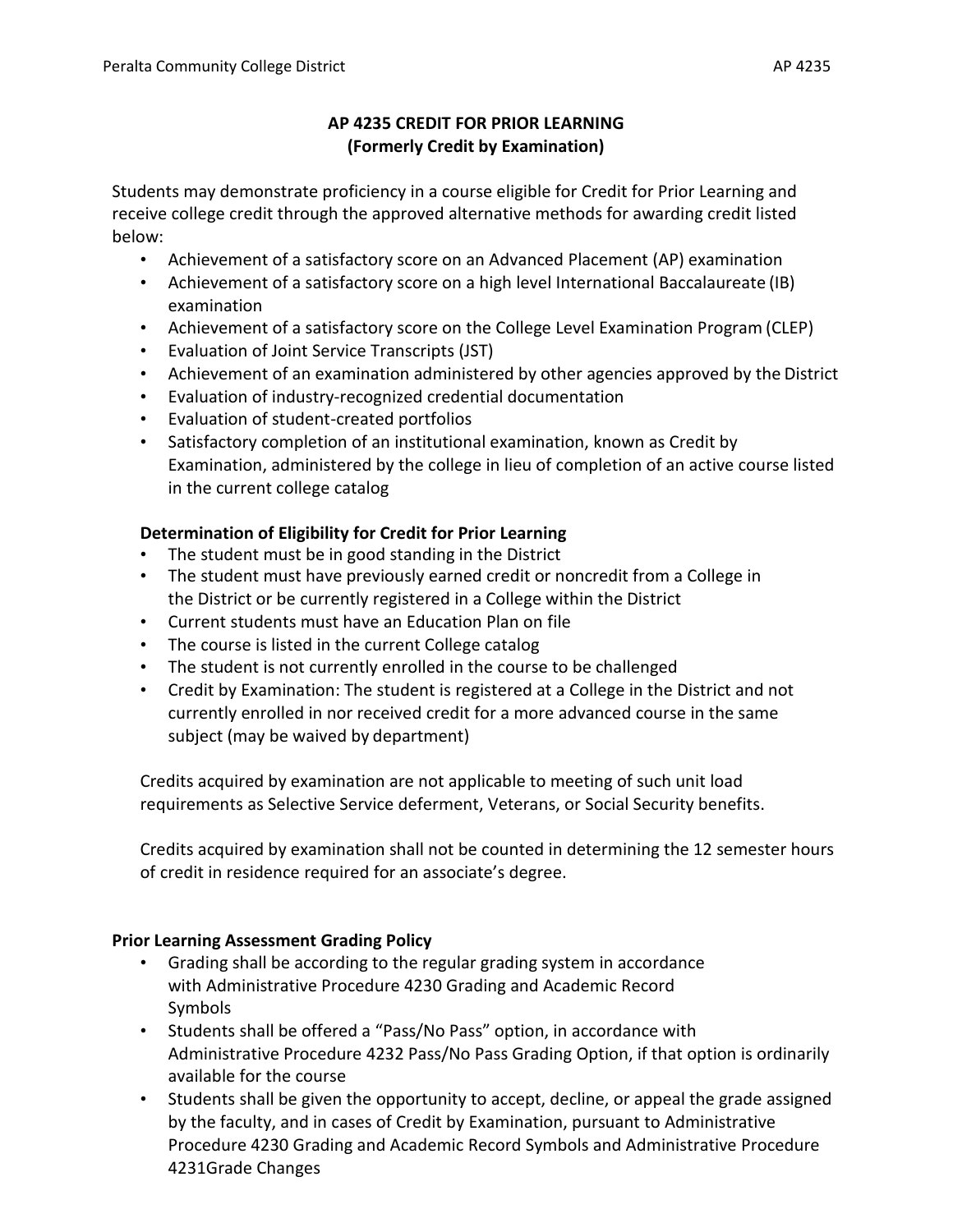### **Transcription of Credit for Prior Learning**

• The student's academic record shall be clearly annotated to reflect that credit was earned by assessment of prior learning

#### **Advanced Placement**

See Administrative Procedure 4236 Advanced Placement Credit

### **International Baccalaureate**

Students requesting Credit for Prior Learning using International Baccalaureate shall receive credit for completing a satisfactory score on a District approved high-level International Baccalaureate (IB) examination under the following circumstances:

- Official IB transcripts must be on file in the Admissions and Records Office
- The student achieved a minimum acceptable score on the IB examination as recommended by the District's Administrative Procedure 4235 Credit by Examination and the IB details in the college catalog

### **College Level Examination Program**

Students requesting Credit for Prior Learning using the College Level Examination Program shall receive credit for completing a satisfactory score on a district-approved College Level Examination Program (CLEP) under the following circumstances:

- Official CLEP transcripts must be on file in the Admissions and Records Office
- The student achieved a minimum acceptable score on the CLEP examination as recommended by the district's Administrative Procedure 4235 Credit by Examination and the CLEP details in the college catalog.

## **Credit for Military Service/Training**

Students interested in Credit for Prior Learning using Joint Service Transcripts shall receive credit as recommended by the American Council on Education (ACE) Directory and approved by the appropriate discipline faculty of the college under the following circumstances:

- The student shall complete the Credit for Prior Learning assessment petition available in the Counseling Department or Admission and Records Office
- Official transcripts must be on file in the Admissions and Records Office. These may include Joint Services Transcript (JST), Sailor/Marine American Council on Education Registry Transcript (SMART), Army and American Council on Education Registry Transcript Service (AARTS), Community College of the Air Force (CCAF), CoastGuard Institute (CGI), DANTES/USAFI, Defense Language Institute Foreign Language Transcripts (DLIFLC), Defense Manpower Data Center (DMDC), DLPT Examinee Results, DA Form 330 Language Proficiency Questionnaire, or verified copies of DD214 or DD295 military records.
- Credit course equivalency shall be determined by the faculty of the appropriate discipline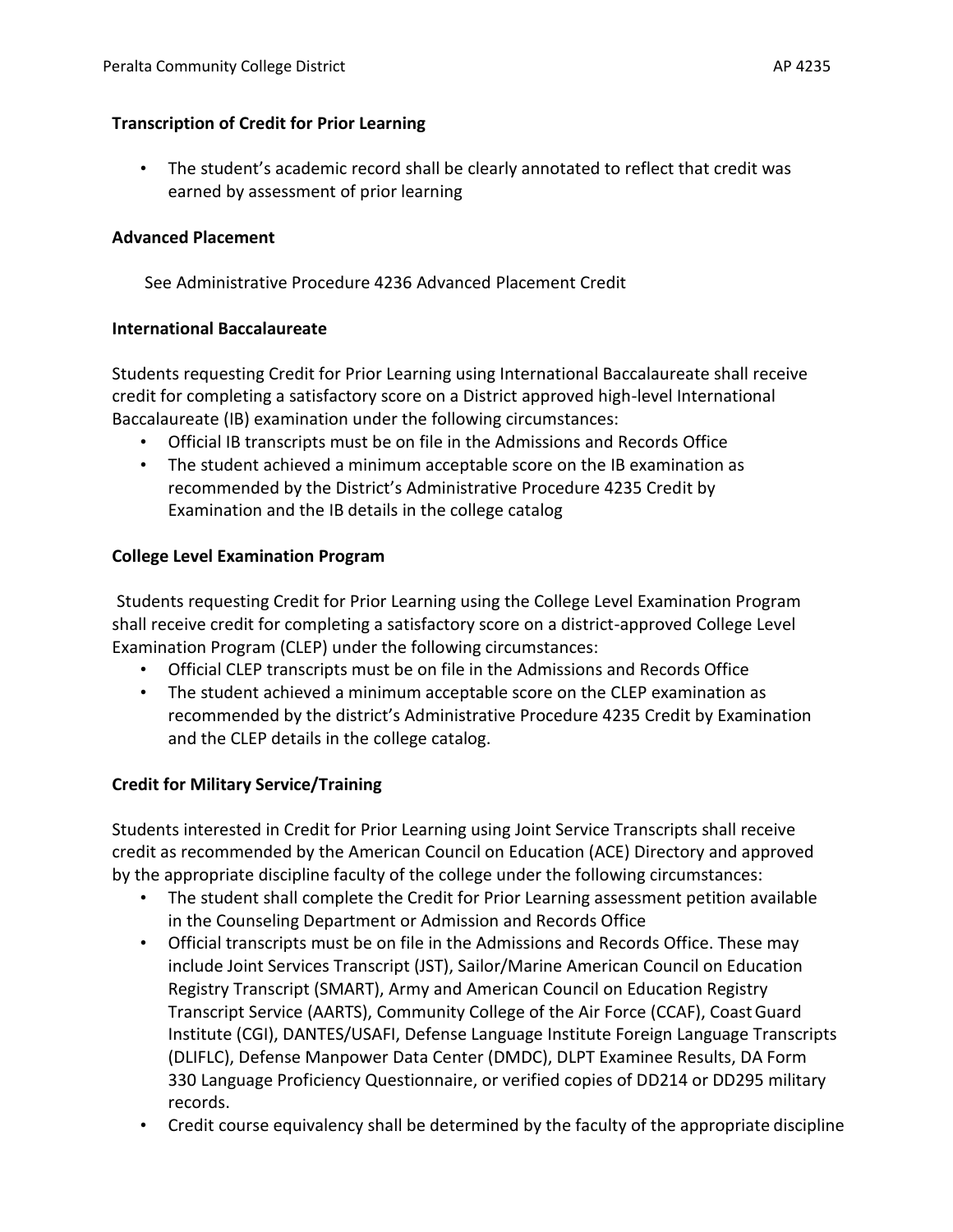#### **Industry Recognized Credentials**

Students interested in Credit for Prior Learning using industry recognized credential(s)shall receive credit as recommended by the appropriate department chair or faculty designee:

- The student shall complete the Credit for Prior Learning assessment petition available in the Counseling Department or the Admissions and Records Office
- Admissions and Records shall grant credit for industry recognized credential(s) that have already been evaluated and approved by the appropriate department chair or faculty designee
- If an industry recognized credential(s) has not yet been evaluated and approved by the appropriate faculty:
	- $\circ$  The student meets with the department chair or faculty designee to receive further instructions for industry recognized credential(s) assessment
	- o The student submits all industry recognized credential documents to the department chair or faculty designee for assessment of prior learning
	- $\circ$  If the department chair or faculty designee determine the industry certification adequately measures mastery of the course content as set forth in the Course Outline of Record, the appropriate faculty shall sign the petition with the recorded grade, attach the industry recognized credential(s), and forward the completed petition and supporting documents to the Admissions and Records Office to be kept on file and recorded on the student transcript

## **Student-Created Portfolio Assessment**

Students interested in Credit for Prior Learning using a student-created portfolio shall receive credit as recommended by the appropriate department chair or faculty designee under the following circumstances:

- A department approved portfolio assessment rubric for the course is on file
- The student shall complete the Credit for Prior Learning assessment petition available in the Counseling Department or the Admissions and Records Office
- The student meets with the department chair or faculty designee to receive further instructions for student-created portfolio assessment
- The student submits all portfolio documents to the department chair or faculty designee for assessment of prior learning
- If the department chair or faculty designee determines the student-created portfolio adequately measures mastery of the course content as set forth in the Course Outline of Record, the appropriate faculty shall sign the petition with the appropriate grade and forward it to the Admissions and Records Office to be kept on file and recorded on the student's transcript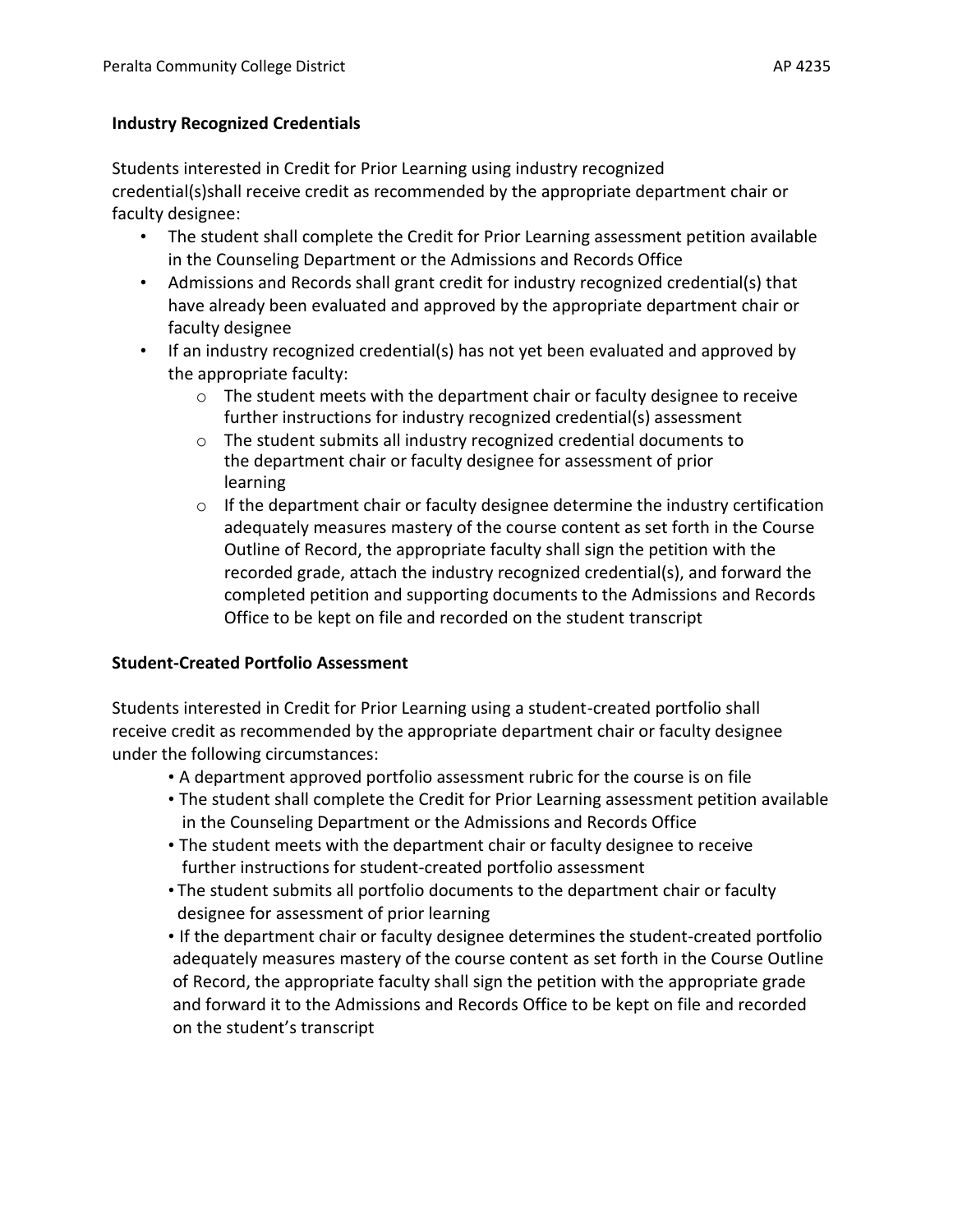### **Credit by Examination from Within the District**

A. Credit by examination can also be obtained through satisfactory completion of an examination administered by the college in lieu of completion of a course in the college catalog. Courses that can be taken through Credit-by-Examination are so designated in the catalog.

- B. Rules for Credit by Examination through a college administered examination:
	- 1. The student must be currently registered in the college and have completed 12 units at the college for residency purposes.
	- 2. The student must have a minimum cumulative grade point average (GPA) of 2.0.
	- 3. The student must be in good standing and have no financial obligations owed to the Peralta Community College District.
	- 4. The course is listed in the college catalog as having a credit-by-exam option.
	- 5. A grade of incomplete (I) may not be assigned for Credit by Examination. The student's grade shall be recorded on his/her academic record, even if it is substandard. The student will not have the option of rejecting a substandard grade.
	- 6. Credit by Examination counts as enrollment for repeatability purposes.
	- 7. The student may make only one attempt of Credit by Examination per course.
	- 8. The student may not earn more than 12 units of Credit by Examination for an associate degree and 6 units toward a certificate of achievement.
	- 9. The student must pay the fees equal to the enrollment fee cost of the course (BOGFW does not cover this fee).
	- 10.Although the University of California and the California State University accept, with certain limitations, appropriate credits obtained by examination, there is no guarantee that other institutions will do so.
	- 11. The grade obtained through Credit by Examination will be recorded on the transcript (academic record) with a descriptor CE (Credit by Examination).
	- 12.Basic Skills courses, laboratory courses, physical education activity courses, and basic courses in the student's native language are excluded from Credit by Examination consideration.
	- 13. Credit by Examination is not available where:
		- (a) the student already has completed a more advanced course in the discipline.
		- (b) the student previously has received an evaluative symbol grade (A, B, C, D, F, W, FW, CR, P, NC or NP) for a course taken at one of the Peralta colleges.
		- (c) the student has failed a Credit by Examination test (cannot petition to retake the course by Credit by Examination)
	- 14. Grades issued upon completion of Credit by Examination will be included in the calculation of the student's grade point average for determining scholarship awards.
	- 15. Credit by Examination only shall be available in Fall and Spring semesters.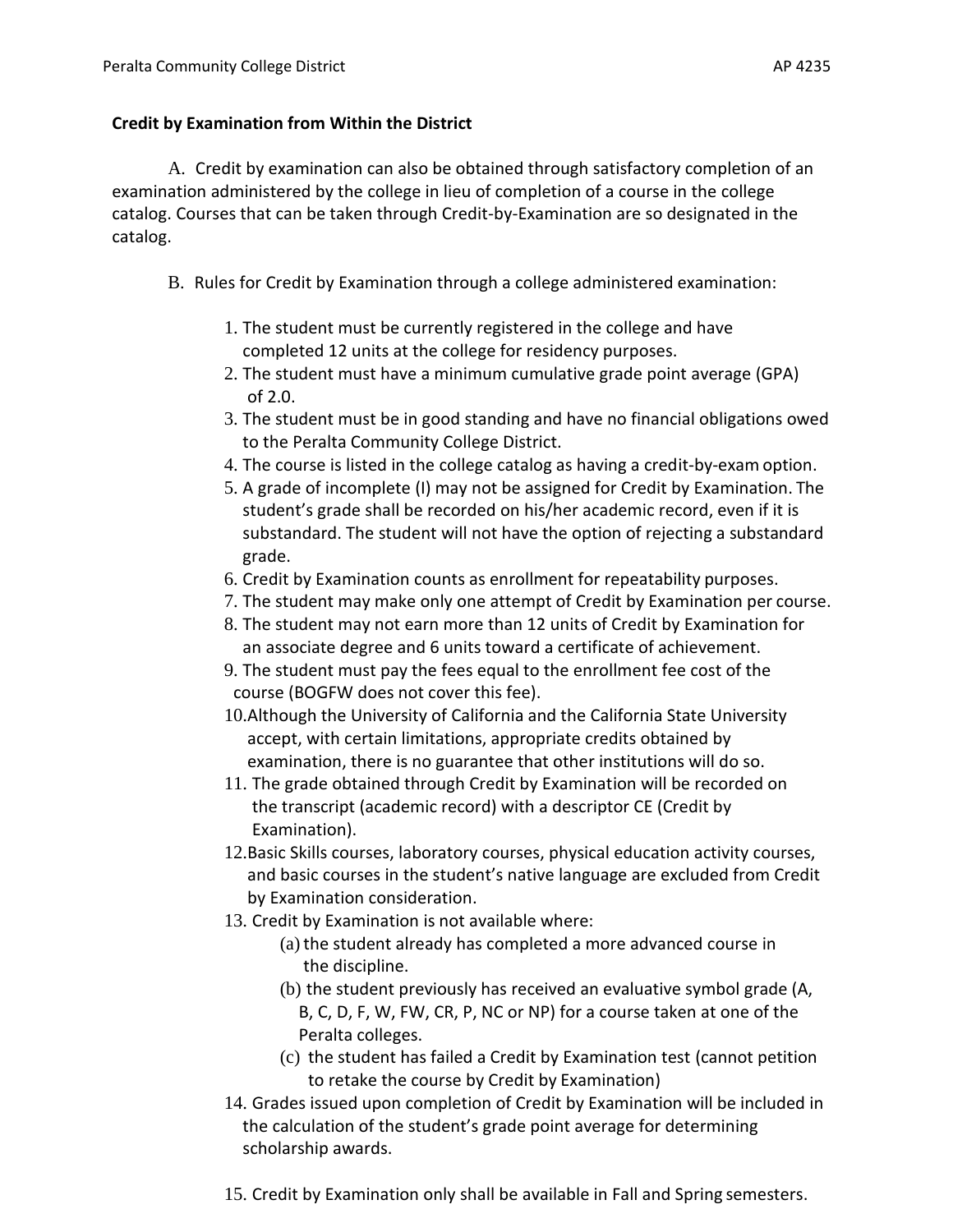The student must be enrolled at the college or enrolled in an approved CTE/high school articulated program during the semester in which the Credit by Examination is attempted.

- 16. The petition for Credit by Examination must be completed and submitted to the Office of Instruction by the beginning of the fifth (5th) week of the semester and the examination must be completed before the end of the semester.
- 17.Credits acquired by examination are not applicable to meeting of such unit load requirements as Selective Service deferment, Veteran's, Social Security benefits, athletics, or residency for financial aid.
- 18. Credits acquired by examination shall not be counted in determining the 12 semester hours of credit in residence required for an Associate degree.
- C. Credit by Examination Procedure for Credit by Examination through a college administered examination
	- 1. Student obtains a Petition for Credit by Examination from the Office of Instruction or from the Office of Admissions and Records.
	- 2.Student completes the Student Information section of the petition and submits it to the Office of Admissions and Records for Verification Determination of Eligibility:
		- (a) Currently enrolled at the college in the semester in which the exam is to be taken
		- (b) In good academic standing (see II.B.2)
		- (c) Has less than 15 units earned through Credit by Examination
		- (d)Not currently enrolled in the course to be challenged through Credit by Examination
		- (e) Grade Basis selected (as appropriate to the course)
	- 3.Once the Verification Determination of Eligibility has been completed by the Office of Admissions and Records, the student will be contacted to pick up the Petition from the Office of Admissions and Records.
	- 4.Student meets with the department chair of the discipline to receive approval for the petition. If approved, a full-time instructor is assigned to administer the examination and the student makes arrangements to take the examination.
	- 5. Student takes the approved petition to the Cashier's Office (Bursar's Office) for payment of fees and receipt. Fees are non-refundable regardless of the outcome of the exam. BOGW cannot be used for payment of Credit by Examination fees. Fees must be paid after department approval is granted and before the examination is administered.
	- 6.Student submits the approved petition to the instructor administering the examination. The Instructor will record the date of the exam and the grade received, attach the examination materials, and forward the completed petition to the department chair.
	- 7. The department chair will review and sign the petition, and forward it to the Office of Instruction. Completed examination materials must remain on file in the Office of Instruction for three years.
	- 8. The Office of Instruction will assign a class number for the examination and